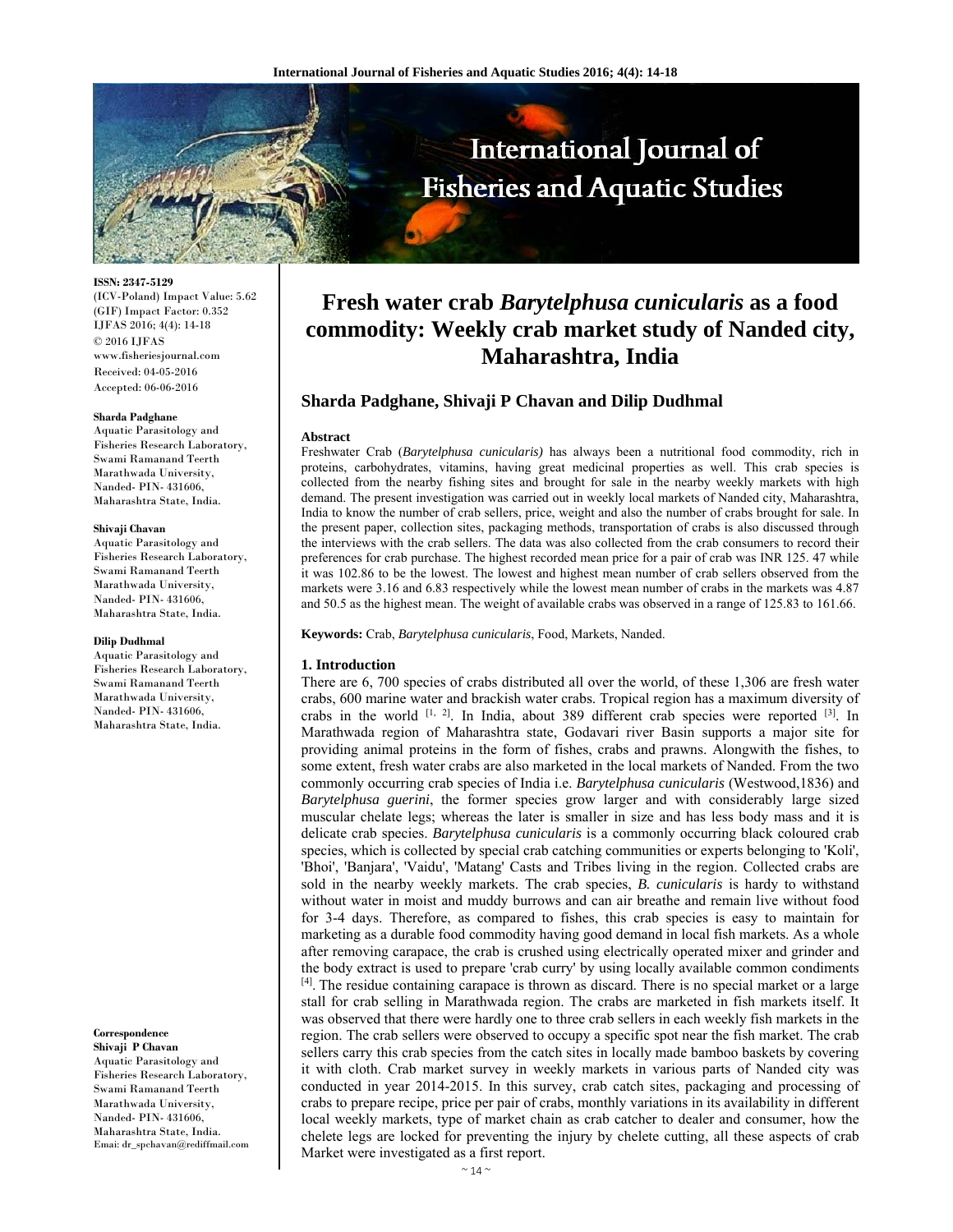## **2. Materials and Methods**

**2.1 Study area:** Nanded city is one of the fast developing cities of Marathwada region of Maharashtra, India. It is located on the geographical coordinates at 19◦ 10'N and 77◦ 19'E. The study area, Nanded city is heavily populated city with four (04) major weekly markets for crab sale as Friday bazar near Railway Station, Taroda Naka on Wednesday, Kautha on Tuesday, and Itwara on Sunday, etc. Nanded is the central place for the Crab catchers to sale freshwater crabs, collected from various water bodies and river Godavari.

## **2.2 Market Survey**

The survey was carried out in four weekly crab markets of weekly bazars on a specific day in Nanded city were visited in year 2014- 2015 and the crab sellers from these four markets were interviewed, with a view of gathering information related to crab availability, site of collection, crab catching methods, packaging methods, transportation and price per pair of crabs. The consumers purchasing crabs were also interviewed for their preferences of crab purchase and use after purchase. Both the crab sellers and consumers were informed about the purpose of study. The identification of available crabs from weekly markets of Nanded city was done by using standard literature<sup>[5]</sup>.

## **2.3 Interaction with consumer on crab purchase**

After discussion with the consumers in the markets in all four weekly bazars (markets) on type of recipe they prepare from crabs. Out of 60 consumers interviewed, 95% informed that they prepare a locally named crab recipe called 'crab curry'. Crab curry is one of the traditional recipe of this region whereas few consumers roast only the crab chelate legs on burning firewood and consume muscles by breaking the carapace of chelate legs. Majority of crab consumers reported that crab curry has medicinal property in the treatment of cold, fever, headache, hepatitis and backache [6]. This crab species is a rich source of naturally available, vitamins, proteins, carbohydrates, assimilable fats, calcium, antioxidants and anticancer food material hence it acts as nutraceutical [7]. Few of them also reported that the crab consumption is useful in the prevention and treatment of joint pains and sexual impotency problems like erectile deficiency  $(ED).$ 

# **2.4 Crab Catch Methods**

In all these crab markets, the crab seller themselves are crab catchers; they informed that on the market day, they go to rivers, streams, and reservoirs in their area (study area) in early morning 5 a.m. and with the help of specially designed iron rod with terminal hook and by hand picking they collect the crabs. The hook used is locally named as 'Aakada', it is of 3-4 feet long and 3 cm thick, flexible iron rod with anterior terminal end designed into a single pronged short hook which is inserted into the crab burrows to drag out the crab from inside. Usually, they try to fish out the crabs intact i.e. without damaging the carapace and detachment of legs because, damaged crab may die hence, dead crab have no or less market demand and less price. Same is the case with damaged crabs as they are not prefered. The collected crabs are carried in the locally made bamboo baskets covered with piece of cloth and also packed in to the empty, washed, nylon porous bags of synthetic inorganic fertilizers in the study area. There was no crab culture farm in the study area hence source of this crab species in all observed markets was only from natural habitat like streams, rivers, ponds and reservoirs. A few crab sellers also reported that they get these crabs from a stream which carry 75% drainage water and sewage at Parbhani city, Maharashtra State called 'Pingalgadh Nala' that flow from Parbhani city and merge into river Purna, the tributary of river Godavari.

# **2.5 Transport, Packaging during Selling of the Crabs**

Nylon made porous bags used for packaging helps to maintain natural aeration and to keep the crab in live condition. To prevent any accidental or mechanical damage to the crabs. Crab sellers use traditional methods of packaging during selling of the crabs locally called as 'claw locking'. The crab sellers themselves break claws of swimming legs of same crab and inserts in the third segment of both the chelate legs. Due to this, crab cannot rotate the chelate leg and stops its leg movement. So, the consumers are prevented from crab claw cutting injury. It is easy to handle and easy to carry for consumers at its destination i.e. kitchen. At these markets, crab pair or a single crab is packed by wrapped-rolling of 1-2 crab into a piece of cloth or handkerchief carried by consumers. Generally, one consumer found to purchase 1-2 pair of crabs from these weekly local markets.

# **3 Results**

The current study was done for a period of six month in different weekly markets of Nanded city to know the market price per pair, number of crab seller, number of crabs brought by each seller was recorded (Table 1,2,3,4) the results are represented graphically (fig. 1, 2, 3, 4).

| Month     | <b>No. of Crab Sellers</b> | No. of Crabs (average) | Price per pair of Crabs (Average in INR) | <b>Weight of Crabs (gm)</b> |
|-----------|----------------------------|------------------------|------------------------------------------|-----------------------------|
| August    | 05                         | 35.5                   | 90                                       | 120                         |
| September | 08                         | 87.25                  | 105                                      | 105                         |
| October   | 03                         | 16.25                  | 82.2                                     | 130                         |
| November  |                            | 57.75                  |                                          | 140                         |
| December  |                            | 100.75                 | 120                                      | 140                         |
| January   |                            |                        |                                          |                             |
| Total     | 37, Mean=6.16              | 303, Mean=50.5         | 617.2, Mean= $102.86$                    | 770, Mean=128.33            |

**Table 1:** Survey of crab market near Nanded railway station (Friday).

In a Survey of Crab Market near Nanded Railway Station, the average number of crab sellers was observed to be 6.16, average number of crabs was 50.5, price per pair of crabs was

102.86 INR and weight of crabs in gms was 128.33 in a duration of six months.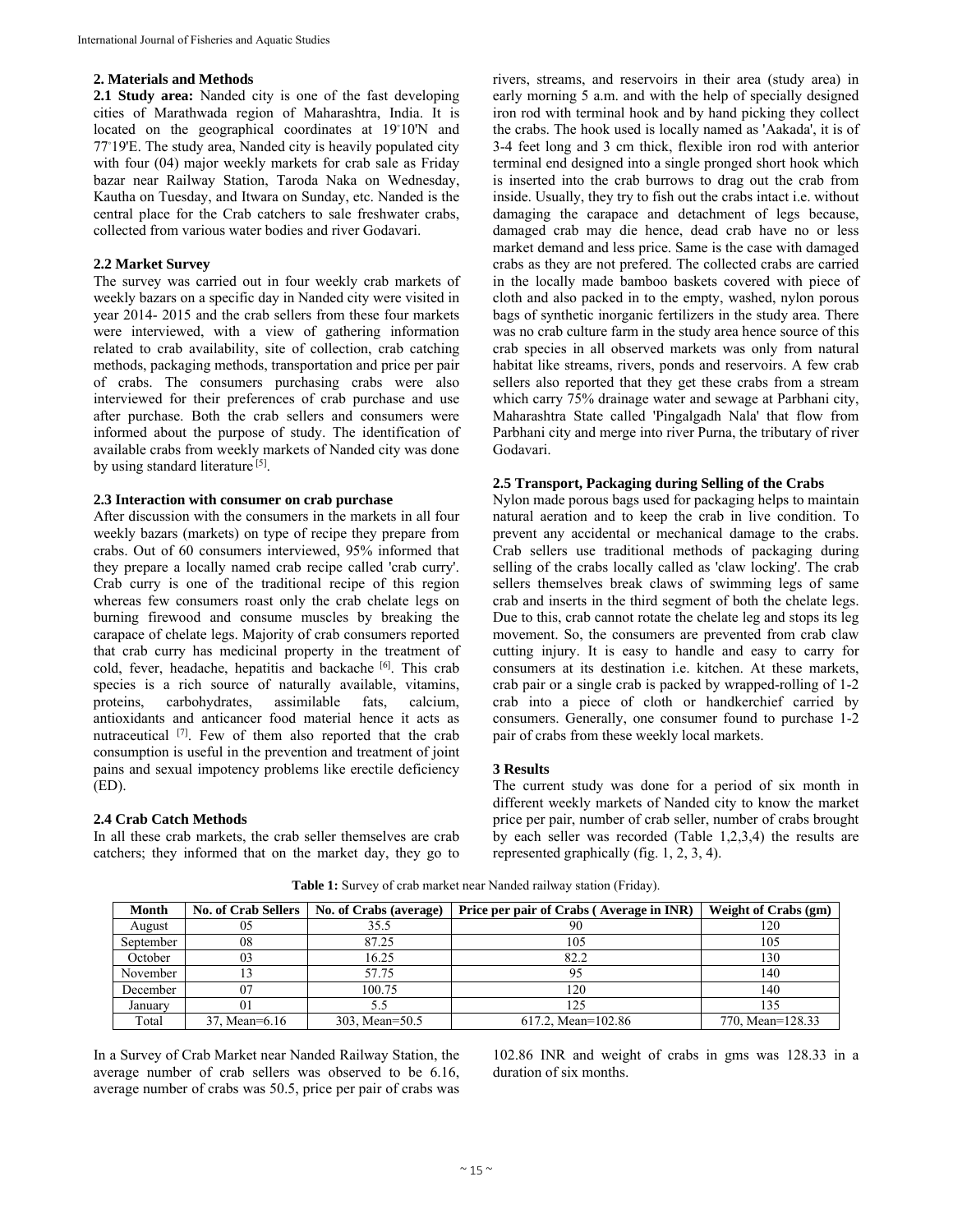| Month     | <b>No. of Crab Sellers</b> | No. of Crabs (Average) | Price per pair of Crabs (Average in INR) | Weight of Crabs (gm) |
|-----------|----------------------------|------------------------|------------------------------------------|----------------------|
| August    |                            | 42.25                  | 80                                       |                      |
| September |                            | 22.0                   |                                          | 130                  |
| October   |                            | 42.25                  | 105                                      | 120                  |
| November  | 08                         | 41.75                  |                                          | 140                  |
| December  |                            | 61.25                  |                                          |                      |
| Januarv   |                            | 48.85                  | 135                                      | 130                  |
| Total     | 41. Mean=6.83              | 258.35, Mean=43.05     | 625. Mean= $104.16$                      | 755. Mean=125.83     |

**Table 2:** Survey of crab market at Taroda Naka (Wednesday).

A survey was carried out at Taroda Naka Nanded city continuously for six months, through which average number crab sellers was recorded as 6.83, average number of crabs was 43.05, price per pair of crabs was 104.16 INR and weight of crabs was 125.83 gm.

|  | Table 3: Survey of crab market at Kautha weekly Bazar of Nanded City (Tuesday). |  |
|--|---------------------------------------------------------------------------------|--|
|  |                                                                                 |  |

| Month     | No. of Crab sellers | No. of Crabs (Average) | Price per pair of Crabs (Average in INR) | <b>Weight of Crabs (gm)</b> |
|-----------|---------------------|------------------------|------------------------------------------|-----------------------------|
| August    |                     |                        | 82.5                                     |                             |
| September | 05                  | 26.5                   |                                          | 100                         |
| October   | 08                  | 33.85                  |                                          | 120                         |
| November  | 0                   | 8.0                    | 105                                      | 200                         |
| December  | 04                  |                        |                                          | 250                         |
| January   |                     |                        | 130                                      | 210                         |
| Total     | 32, Mean=5.33       | 98.35, Mean=16.39      | 672.5, Mean= $112.08$                    | 970, Mean=161.66            |

Survey of Crab market at Kautha, near new over bridge on Godavari river, average number crab sellers was 5.33, average number of crabs was 16.39,price per pair of crabs was 112.08,and weight of crabs was 161.66 gms.

**Table 4:** Survey of crab market at Itwara weekly Bazar, Nanded City (Sunday)

| <b>Months</b> | <b>No. of Crab sellers</b> | No. of Crabs (Average) | Price per pair of Crabs (Average in INR) | Weight of Crabs (gm) |
|---------------|----------------------------|------------------------|------------------------------------------|----------------------|
| August        | 02                         | D.U                    | 105                                      | 120                  |
| September     | 03                         | 4.75                   | 22.5                                     | 140                  |
| October       | 05                         | 3.75                   | 125                                      | 110                  |
| November      | 04                         | 7.75                   | 142.5                                    | 100                  |
| December      | 03                         | 5.25                   | .27.5                                    | 180                  |
| January       | 02                         | 2.75                   | 130                                      | 120                  |
| Total         | 19. Mean=3.16              | 29.25, Mean=4.87       | 752.5, Mean=125.41                       | 770, Mean=128.33     |

Survey of Crab market at Itwara, main old city in Nanded, average number crab sellers was 3.16, average number of crabs was 4.87, price per pair of crabs was 125.41 INR and weight of crabs was 128.33 gm.



**Fig 1:** Number of Crabs Sellers in four weekly Markets at Nanded.

The number of crab sellers was highest in Month of November near Railway station whereas it was lowest in January at the same place.



**Fig 2:** Average Number of Crabs in four weekly Markets at Nanded.

The average number of crabs was maximum in month of December near Railway Station, while it was lowest in month of January at Itwara Bazar.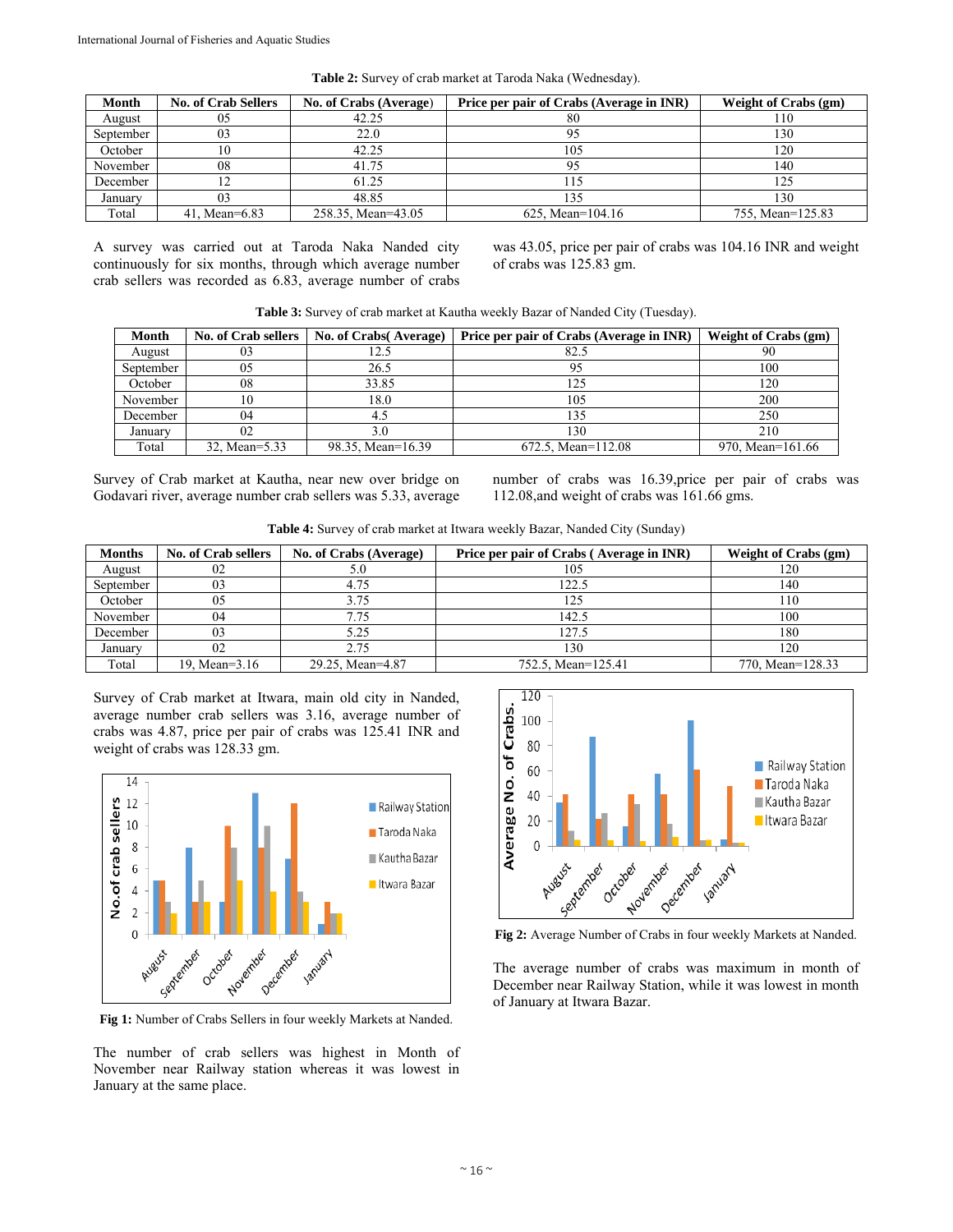

**Fig 3:** Average Price per pair of Crabs in weekly market at Nanded.

The average price per pair of crabs in INR was maximum in November at Itwara Bazar, whereas it was minimum in October near Railway station.



**Fig 4:** Average weight of crabs (in gm) in four weekly markets at Nanded.

The Average weight of crabs ( in gms) was studied and it was found that the crabs sold in Kautha weekly market in Nanded had highest body weight in December while it was least in November from Itwara weekly market.

Through the present study, total number of crab sellers, number of crabs, price per pair of crabs (INR) and weight of crabs were recorded. It was found that mean number crab sellers were 3.16 to be the least from Itwara bazar crab market while, it was recorded to be the highest mean number of crab sellers was 6.83 from Taroda bazar crab market.

The next parameter was to observe crabs in four markets. The lowest mean of crabs was recorded as 4.87 from Itwara bazar while, Bazar near Nanded Railway station was observed to have highest mean as 50.5.

Through the current study, price per pair of crabs in Indian National Rupees (INR) was also investigated. Itwara market was recorded to highest 125.47 price per pair whereas, 102.86 was found to the lowest mean from bazar near railway station. The highest mean weight of crabs was observed as 161.66 gms from Kautha bazar crabs market, and 125.83 as the minimal weight in gms from Taroda bazar crabs market. In winter months like November and December, the crab sale increased to a considerable limit but afterwards, it was found to decline due to reduced water level at the crab catch sites.

 The crab sellers reported that the crab markets are available throughout the year in Nanded city. Occasionally crab sellers were found selling their crabs other than weekly market days in Nanded city.

#### **4 Discussion**

In the present study of weekly markets of Nanded city, the crabs were sold as per their sizes. The crabs were charged a price range between 60-200/pair INR to be the highest price. It is also observed that there was variation in the sizes of crabs available in four weekly markets of Nanded city. Crab study carried out on the Marketing flow and trading practices for mud crabs in Bangladesh. Through this study, it was observed that crabs were sold as per the grades. The price of mud crabs was dependent on the sex and also the weight of mud crabs [8].Through the current study of weekly crab markets, monsoon season was observed to be the most productive season in terms of number of crabs brought for sale by the crab sellers from the nearby area. Similar findings in Bangladesh on crab selling were recorded that maximum number of crabs were available in the monsoon season, they were minimum in summer season [9]. In Nanded city, through regular visits to the weekly crab markets, it was found that *Barytelphusa cunicularis* was the only freshwater crab brought for sale. In similar study, in five district of Maharashtra State, it was reported that *Barytelphusa cunicularis* was the most preferred and abundant freshwater crab species [10] In Nanded city, crabs directly sold by crab catcher to consumers, in average selling price range between 60-200/pair of crabs, which depends upon the crab body size. Marketing channel of mud crabs from Khulna region to international markets and people involved in marketing of crabs were studied in Bangladesh, i.e. crab supply chain such as-Crab farmer (field worker) $\rightarrow$  mediators $\rightarrow$  suppliers $\rightarrow$ exporters or companies. It was also studied that average selling price of crabs from farmer to intermediaters are in between 120 to 500/kg Bangladesh Takka (BDT) depending on size and grades [11].

#### **5 Conclusion**

Through the results obtained from the current work, it can be concluded that the actual demand of the fresh water crabs in the local markets of Nanded city by the consumers is very low. This may be understood as there were very few numbers of crabs sellers observed selling their crabs in the weekly markets. The crab sellers were common in different weekly markets studied; this may be the reason of the uniformity in the price per pair of the crabs in those markets. This is first report on the crab market, marketing and various details regarding the crabs as a food commodity available for common man from this region. It also indicates that, there is good demand for this well muscular crab for this species. Marathwada as a drought prone region, alongwith fish culture, the culture of *Barytelphusa cunicularis* can be a good option for the investors and fish culturist in this region.

#### **6 Acknowledgement**

The authors are thankful to University Grants Commission, New Delhi for providing financial assistance in the form of Rajiv Gandhi National Fellowship and also thankful to RGSTC Mumbai for Financial support (F. No. APDS/RGST/proposal/ASTA/2014-2015/2976.Dt: 25/02/2015).

#### **7 References**

- 1. Darren CJ Yeo, Peter KL Ng, Neil Cumberlidge, Celio Magalhães, Savel Daniels R, Martha R. Campos. Global diversity of crabs (Crustacea: Decapoda: Brachyura) in freshwater. Hydrobiologia 2008; 595:275-286.
- 2. Ling MT, Christoph Schubart D, Shane Ahyong T, Joelle